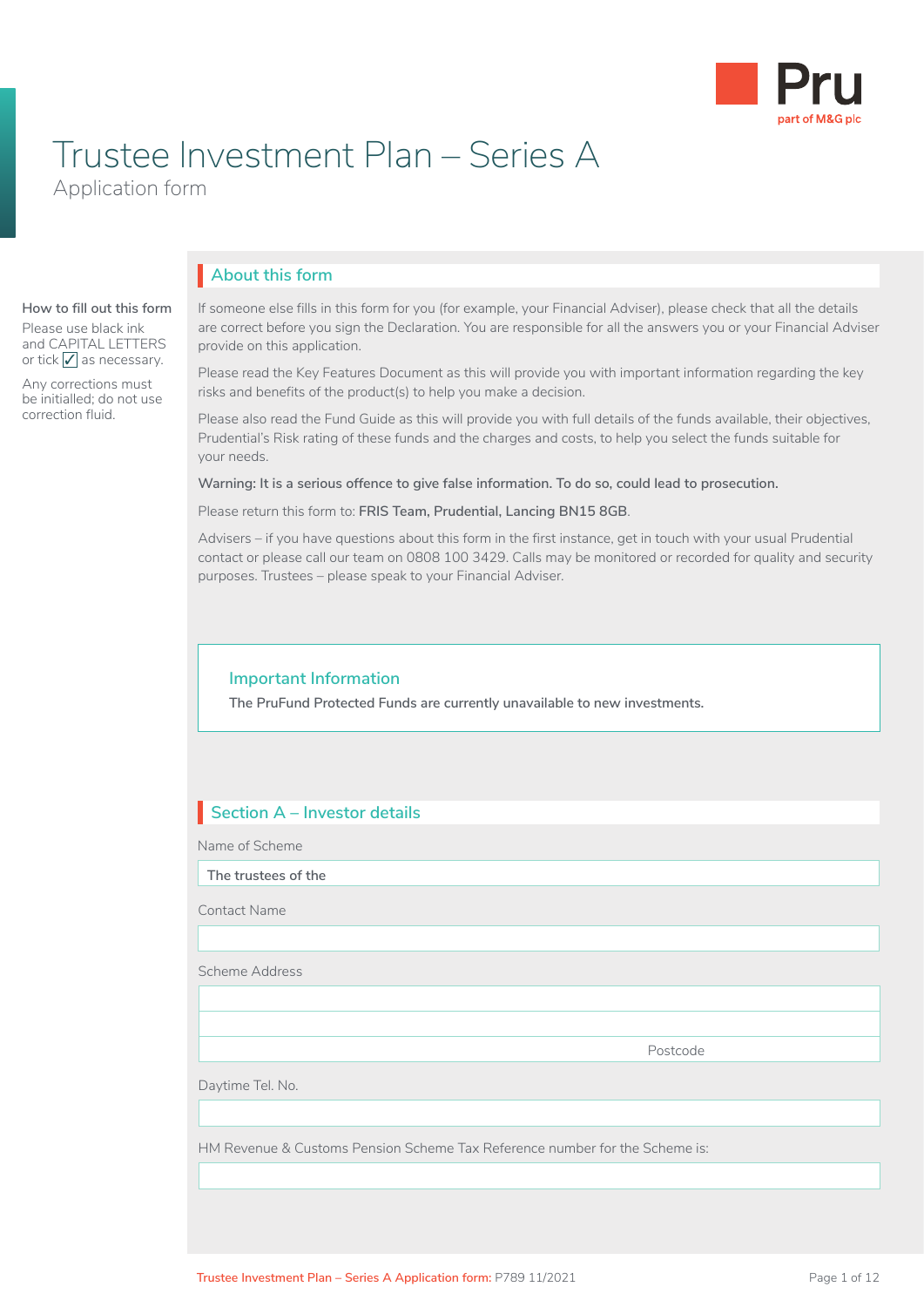# **Section A – Investor details – continued** I

Please remember to keep us informed of any changes to the trustees.

Please provide the following details if the Scheme **doesn't** have a sole Corporate Trustee:

| Name of Trustee                                      | <b>Address of Trustee</b> |  |
|------------------------------------------------------|---------------------------|--|
|                                                      |                           |  |
|                                                      |                           |  |
|                                                      |                           |  |
|                                                      |                           |  |
|                                                      |                           |  |
| Your customer reference no.                          |                           |  |
|                                                      |                           |  |
| Prudential reference no. (if already allocated)      |                           |  |
|                                                      |                           |  |
| Please tick the appropriate box for your Scheme:     |                           |  |
| Occupational Pension Scheme (OPS) or SSAS            |                           |  |
| a Self Invested Personal Pension Scheme (SIPP)<br>Or |                           |  |
|                                                      |                           |  |
|                                                      |                           |  |

# **Section B – Plan Review Date** I

If you already have a Trustee Investment Plan (Series A), please ignore section B as the Review Date will be set based on your existing Plan and go to section C. If you do not already have a Trustee Investment Plan (Series A) and leave this section blank, the review date will be the plan anniversary.

**We will issue a statement giving information on the fund value shortly after your chosen review date.**

This should be between Please confirm the Review Date required. D D M M D D M M

# **Section C – Member details** I

**Member details are required for Self-Invested Personal Pension (SIPP) Schemes and for any applicants who want to invest in the With-Profits Fund.** 

| <b>Miss</b><br>Mr<br>Ms<br><b>Mrs</b><br>Title<br>Dr      | Other    |        |      |
|-----------------------------------------------------------|----------|--------|------|
| Surname                                                   | Forename |        |      |
|                                                           |          |        |      |
| YYY<br>Date of birth<br>$\Box$<br> M <br>Y<br>$\Box$<br>M | Gender   | Female | Male |
| National Insurance (NI) number                            |          |        |      |

the 1st and the 28th of any month.

For non SIPP schemes, the With-Profits Fund is only available if a member of the scheme is named at outset.

Only one member of the scheme needs to be linked to the plan to access the With-Profits Fund. If the total investment is to be split over more than one member please complete a separate application form for each member.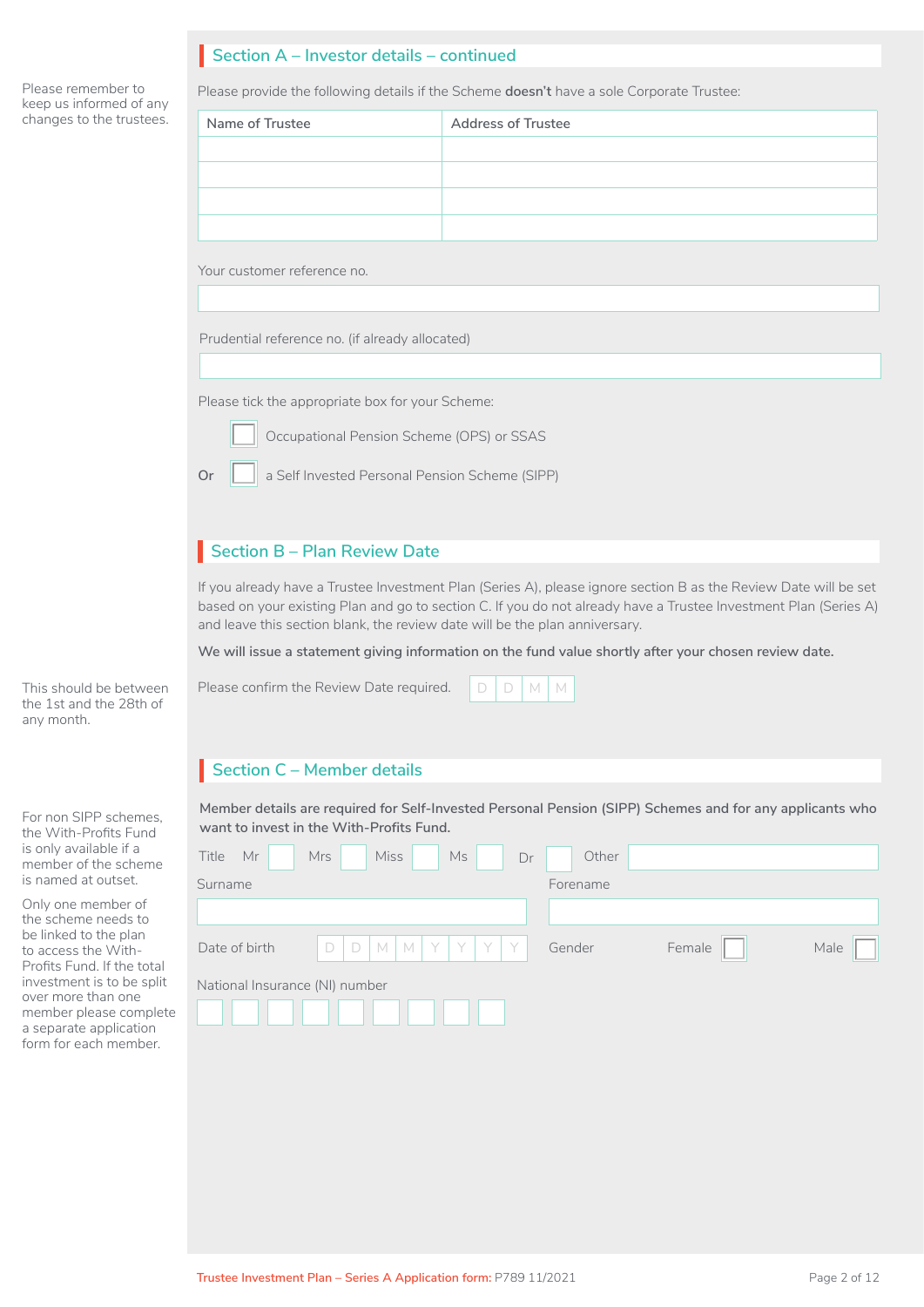| Section D - Investment details                                                                                                                                                                                                     |  |  |  |
|------------------------------------------------------------------------------------------------------------------------------------------------------------------------------------------------------------------------------------|--|--|--|
| <b>Important Information</b>                                                                                                                                                                                                       |  |  |  |
| The PruFund Protected Funds are currently unavailable to new investments.                                                                                                                                                          |  |  |  |
| Amount of Investment. Please make cheques payable to Prudential and send the<br>£                                                                                                                                                  |  |  |  |
| cheque with this application form. Alternatively, you can send the funds direct to our<br>bank account. Please contact us for details.                                                                                             |  |  |  |
| (The minimum initial investment is £20,000, the minimum additional investment is £10,000. The maximum<br>contribution is normally £1,000,000. We may accept higher value contributions on request.)                                |  |  |  |
| Is this an application for an increase to an existing Prudential Trustee Investment Plan?<br>No<br>Yes                                                                                                                             |  |  |  |
| If Yes, please give plan number                                                                                                                                                                                                    |  |  |  |
| Are there any other Application Forms in respect of members of the same Occupational Yes<br>No<br>Pension Scheme being submitted at the same time as this Application Form?<br>If Yes, how many other Application Forms are there? |  |  |  |
|                                                                                                                                                                                                                                    |  |  |  |

**Please note that it is important for you to tell us if you have any existing Trustee Investment Plans and/or you are submitting any other Application Forms in respect of members of the same Occupational Pension Scheme to ensure you benefit from any applicable Fund Size Discounts.**

| Chosen funds | % to be invested in each fund |
|--------------|-------------------------------|
|              | $\%$                          |
|              | $\%$                          |
|              | $\%$                          |
|              | $\%$                          |
|              | $\%$                          |
|              | $\frac{0}{0}$                 |
| Total        | 100%                          |

Are you choosing a PruFund Protected Fund?



and the member is over 85, we will invest it in the Prudential Cash Fund.

If the member is aged 98 or over, you cannot choose a PruFund Fund. If you do choose a PruFund Fund we will invest it in the Prudential

The guarantee terms for the PruFund Protected Funds options available are shown in the document "The PruFund Range of Funds: Guarantee Options" – INVS11470. You can get a copy from your adviser or from pru.co.uk

Cash Fund.

■ Yes – Choose the guarantee term from the options available ■ Next Street Wears

Only one PruFund Protected Fund is allowed per Plan. If you select a guarantee term that ends on or after the member's 99th birthday, we will invest it in the non-protected version of the fund.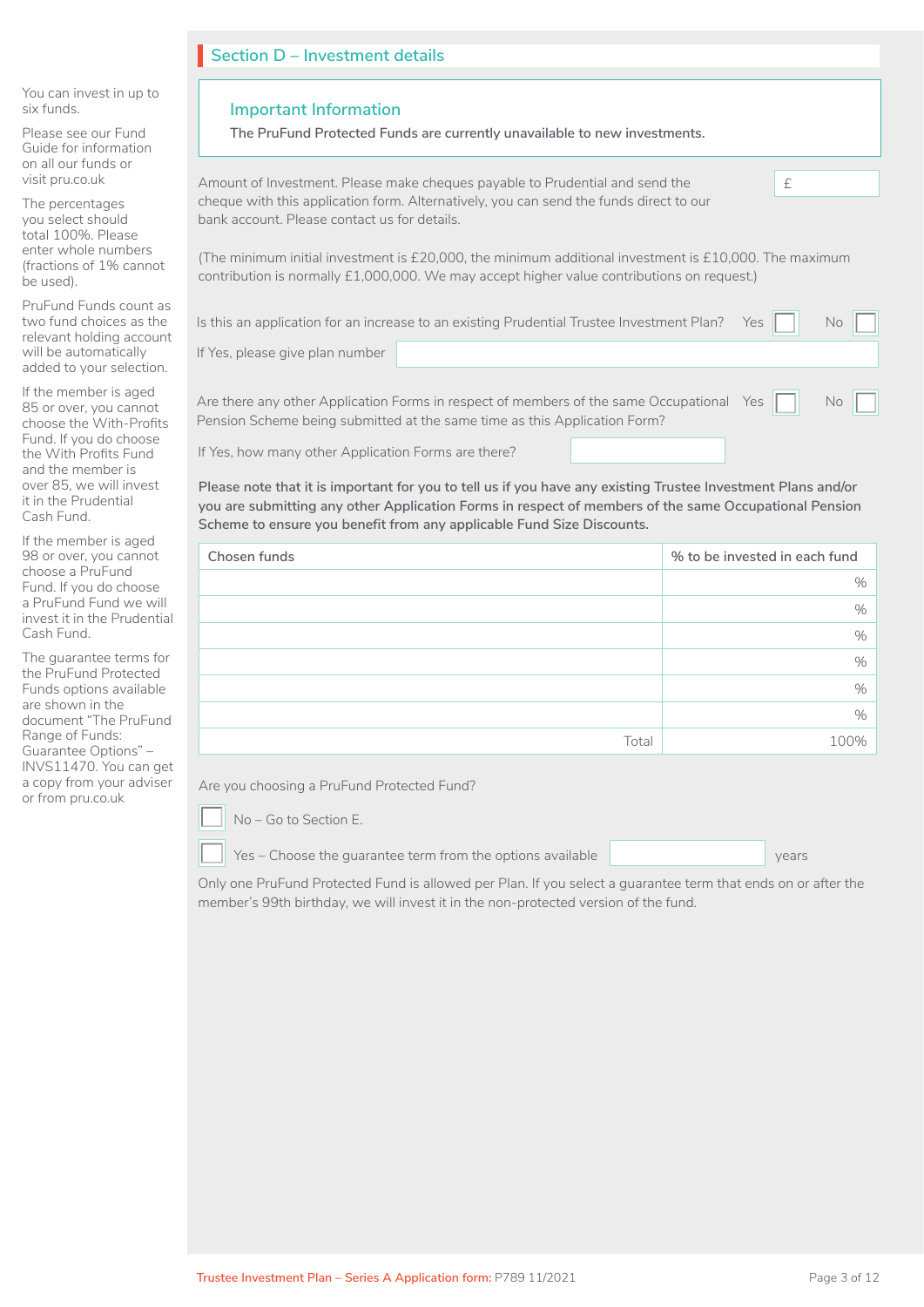|                                                                                                                                                                                                                                                                                                                                      | <b>Section E - Taking income (optional)</b>                                                                                                                                                                                                                                                               |
|--------------------------------------------------------------------------------------------------------------------------------------------------------------------------------------------------------------------------------------------------------------------------------------------------------------------------------------|-----------------------------------------------------------------------------------------------------------------------------------------------------------------------------------------------------------------------------------------------------------------------------------------------------------|
| If you chose to invest<br>in the With Profits fund<br>in Section D above.<br>you can choose regular<br>withdrawals and<br>payment frequency for<br>the withdrawals - up to<br>7.5% each year of the<br>original investment -<br>payable from the start of<br>the second plan year.<br>If you did not choose<br>to invest in the With | Complete this section if you want to take income from this plan.<br>Income Level<br>% each year<br>Half yearly<br>payable<br>Monthly<br>Quarterly<br>Yearly<br><b>Or</b><br>Income Deferred<br>(tick box)<br>Please provide scheme bank account details, as we cannot make payments direct to the member. |
| Profits fund in Section D                                                                                                                                                                                                                                                                                                            | Name of account holder                                                                                                                                                                                                                                                                                    |
| above, you can choose<br>regular withdrawals and                                                                                                                                                                                                                                                                                     |                                                                                                                                                                                                                                                                                                           |
| payment frequency for<br>the withdrawals - up                                                                                                                                                                                                                                                                                        | Name and address of Bank/Building Society                                                                                                                                                                                                                                                                 |
| to 100% each year of<br>the original investment                                                                                                                                                                                                                                                                                      |                                                                                                                                                                                                                                                                                                           |
| - payable from the start<br>of the second month of                                                                                                                                                                                                                                                                                   |                                                                                                                                                                                                                                                                                                           |
|                                                                                                                                                                                                                                                                                                                                      | Postcode                                                                                                                                                                                                                                                                                                  |

Account Number

I I I I I

| Alternatively, if you  |
|------------------------|
| want to tell us later, |
| please tick the Income |
| Deferred box.          |

the plan.

If you take regular withdrawals from a PruFund Protected Fund, the amount guaranteed will be adjusted for any withdrawals you have made.

The percentages you select should be to 2 decimal places only.

Ongoing charges will continue to be deducted until the plan is cashed in, or we receive instructions to amend the ongoing charges.

Ongoing Adviser charges will be paid in arrears from the plan start date. For example if the plan starts on 15th January, the first charge would be deducted and paid to your Adviser on 15th February if you choose monthly deductions, or on 15th April if you choose quarterly deductions.

### If no adviser charges are to be taken from the plan, go to Section G.

### **Adviser charges for arranging the set up of this plan**

**Section F – Adviser charge instructions**

The Adviser charge agreed for consultations resulting in setting up this plan can be taken either as a percentage of the contribution or a fixed monetary value.

| To be taken as % of contribution |  |
|----------------------------------|--|
| `)r                              |  |
| as a specified monetary amount   |  |

#### **Ongoing Adviser charges**

Sort Code

– –

The Adviser charge agreed for ongoing advice is deducted from the fund as a percentage of the fund value. Please enter the annual amount of charge and the frequency deductions are to be made from the fund to meet the cost of ongoing advice.

As a percentage of fund value

|--|

Ongoing adviser charges to be deducted once every (please tick **ONE** box) Monthly

Ouarterly

We have limits which set out the maximum level of Adviser Charging which we will facilitate. For Set-up Adviser Charges this is 5% of the single premium or £20,000, whichever is lower.

Ongoing Adviser Charges will be calculated and deducted proportionately across all funds including PruFund Protected Funds. As this will reduce the Guaranteed Minimum Fund, you can choose to exclude PruFund Protected Funds from the deduction of this charge.

Please tick the box if you do not want Ongoing Adviser charges to be deducted from the PruFund Protected Fund. This option is not available if you are only invested in a PruFund Protected Fund.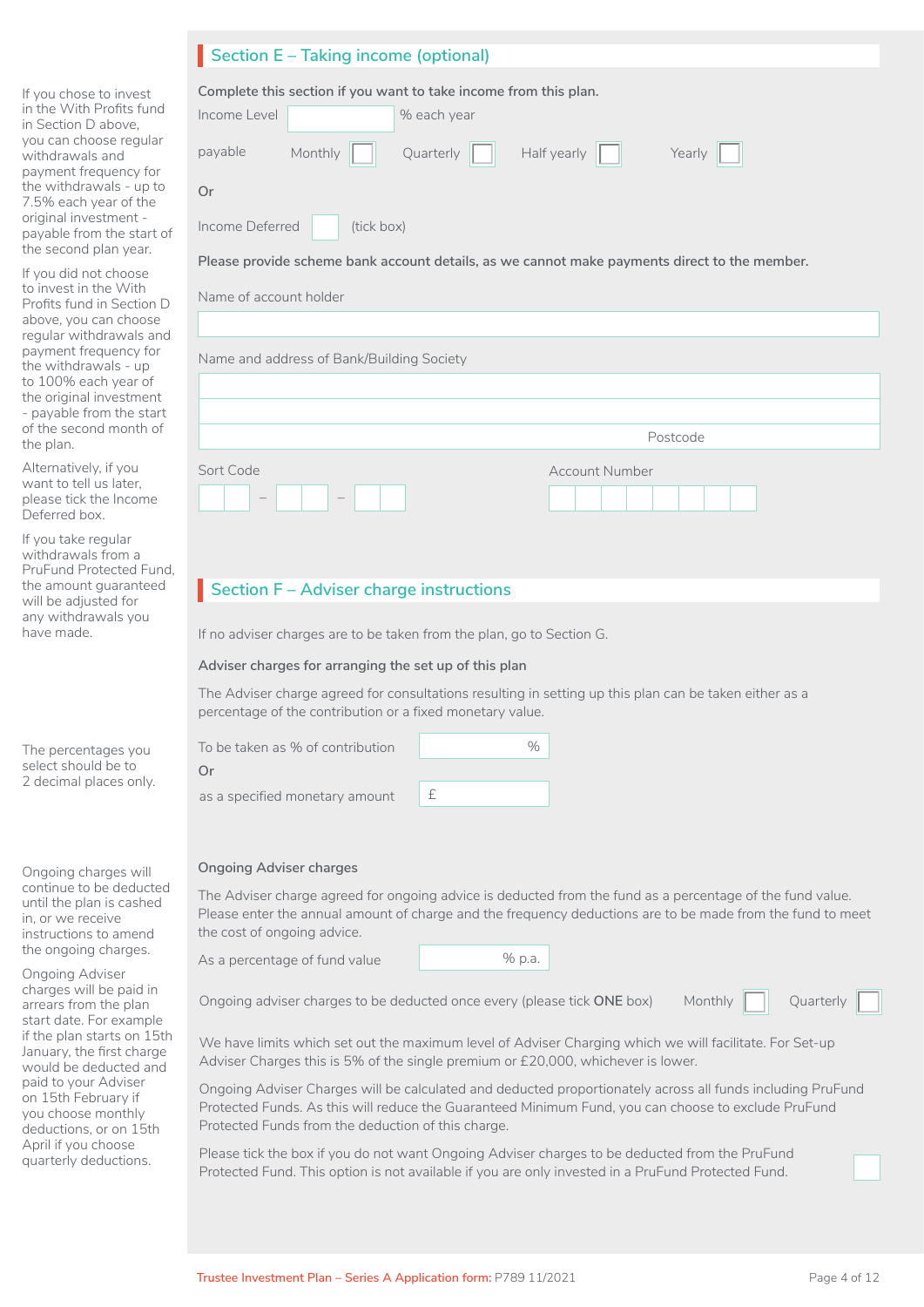#### **Section G – Declaration**

**Please read the points below carefully and provide the Scheme's HM Revenue & Customs reference number before signing the declaration.**

- We declare that to the best of our knowledge and belief the information on this form is true and complete.
- We authorise Prudential to act upon our instructions regarding the facilitation of Adviser Charges (the "Adviser Charge Instruction") whether specified here now or elsewhere at any time in future. We also understand that Prudential shall not be required to carry out such instructions (including any permitted by our adviser firm) where they conflict with any applicable law or regulation and/ or where they are inconsistent with Prudential's Adviser Charge administration capability.
- We understand that where there is a difference between the Adviser Charge Instruction and the Adviser Charges agreed with our adviser firm, Prudential will only facilitate payment in accordance with our Adviser Charge Instruction.
- We confirm that the Adviser Charge specified in our Adviser Charge Instruction is inclusive of any VAT at the prevailing rate from time to time.
- We understand that if the level of VAT applicable within the Adviser Charge changes (including where previously VAT free Adviser Charges become subject to VAT) Prudential will only alter our Adviser Charge following a new Adviser Charge Instruction or instruction from our adviser firm which sets out the new level of charges to be deducted.
- We understand that, with the exception of changes in the level of VAT, the Adviser Charge may not be increased without our explicit authority.
- We agree that the Adviser Charge may be reduced or stopped by Prudential or our adviser firm without our explicit authority.
- We agree that where our adviser firm arranges for the services we have agreed with them to be provided by another adviser firm, we authorise Prudential to amend our Adviser Charge Instructions to pay the Adviser Charges at the existing agreed level to the new adviser firm, except where they conflict with any applicable law, regulation and/or HMRC practice and/or where they are inconsistent with Prudential's Adviser Charge administration capability.
- We confirm that we have discussed with our financial adviser the tax implications of having our Adviser Charge deducted from the Plan.
- We understand that any Adviser Charge not paid in line with HMRC rules will result in unauthorised payments and tax charges for which we will be liable.

We confirm that:

- (i) our Adviser Charges arise from genuinely commercial remuneration arrangements between ourselves and our adviser which are appropriate to the advice and service our adviser provides us in relation to our registered pension scheme(s);
- (ii) any Set-up Adviser Charges are solely in respect of the initial advice to set up this pension plan(s)/ these pension plan(s);
- (iii) where we have selected Ongoing Adviser Charges we are receiving ongoing pensions advice and/or a service from our adviser in relation to our registered pension scheme(s).
- We understand that Ongoing Adviser Charges must stop if we cease to receive ongoing pension scheme advice and/or service(s) from our adviser in relation to our registered pension scheme(s) and that we must inform Prudential prior to the occurrence of such event.
- If any Adviser Charges are overpaid to our adviser we understand that we must ensure that the overpayment is returned to our pension scheme. In the event that an overpayment is not returned to our pension scheme we understand that we will be liable for any tax consequences that may arise from the breach of any UK tax legislation.
- We understand that Adviser Charges deducted from our pension plan(s) will have an impact on the benefits payable from such plan(s).
- We understand a member can only be named at the start of a plan and cannot be removed. Where we have named an individual in Section C, they are an existing member of our scheme.
- The Scheme named in this form has been (or is in the process of being) approved by HM Revenue & Customs as a registered scheme under Chapter 2 of Part 4 of Finance Act 2004;
- If the Scheme should fail to gain, or lose, HM Revenue & Customs approval we will immediately notify Prudential; and
- The investment powers included in the documents governing the Scheme do not preclude investment in a Prudential Trustee Investment Plan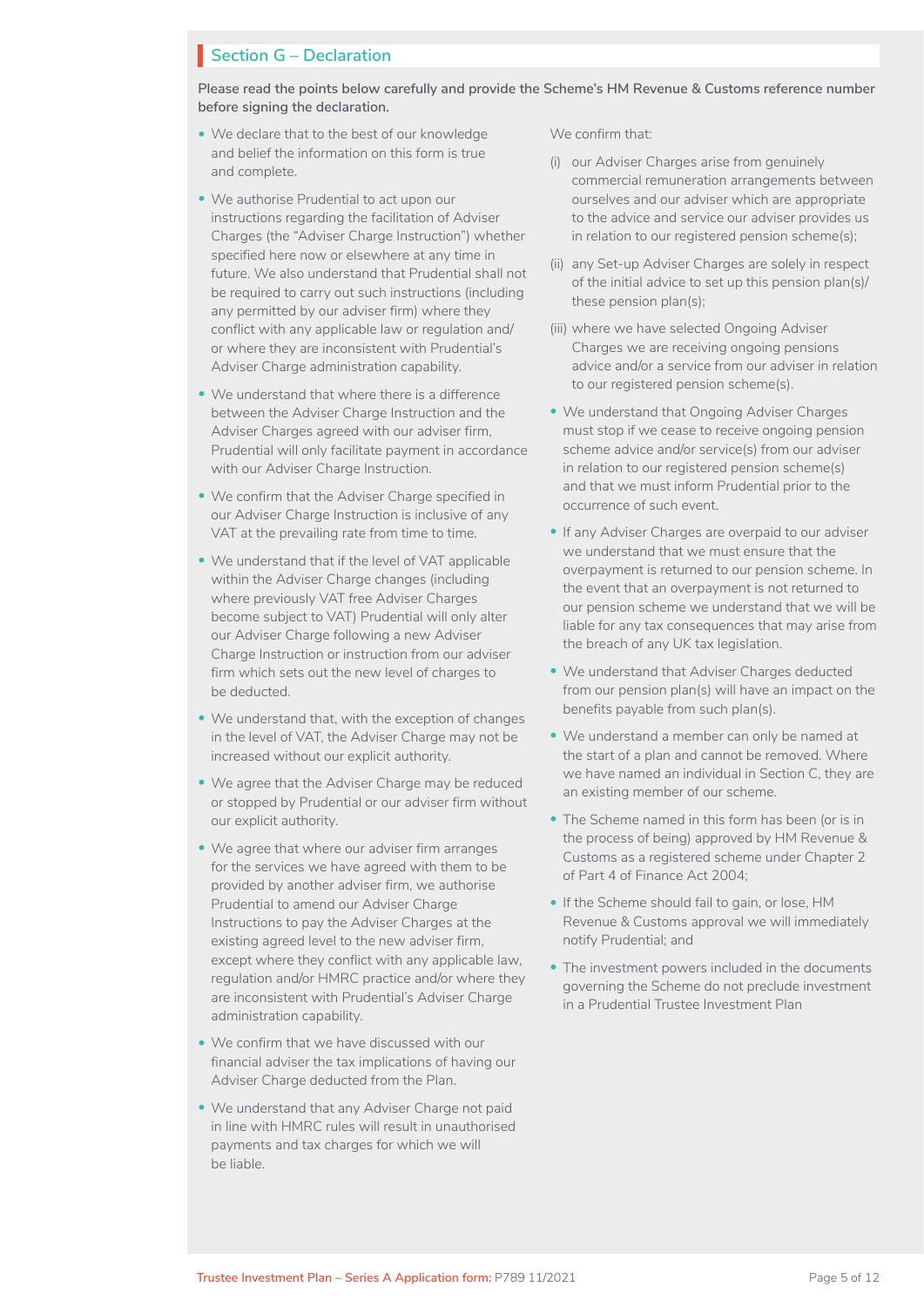# **Section G – Declaration – continued** I

#### **How we use your personal information**

We, Prudential UK (part of M&G plc), take the privacy and protection of your personal information seriously.

So we've set out below information about our processing of your personal information, what rights you have, and how you can get in touch if you want to know more.

When we say personal information, we mean information about you, such as your name, date of birth and contact details. We collect personal information from you that is necessary for us to either provide you with the product or service you've requested or to comply with statutory or contractual requirements. Unfortunately if you don't provide all of the information we require this may mean we are unable to provide our products and services to you.

#### **Part A – How we use your personal information and why**

We, M&G plc and our Business Partners, will use the personal information you provide to us, together with other information, for the following purposes:

- the administration of our products and services, including to enable us to perform our obligations to you and to provide any relevant services as discussed with you prior to any purchase of a product or service
- complying with any regulatory or other legal requirements
- carrying out checks using agencies such as credit reference agencies, tracing companies, or publicly available information (See Part B for more)
- the provision of customer services like to reply to a question, or tell you that something's changing
- automated decision-making or profiling (see Part C for more)
- keeping your information on record and carrying out other internal business administration

In addition, we, M&G plc, and our Marketing Partners, will use the personal information you provide to us, together with other information, to send you direct marketing offers by electronic and non-electronic means including by post, as well as sending you introductions to products and services from carefully selected third parties also by post. Please see Part G for further details.

Some of the purposes above are necessary to allow us to perform our contractual obligations to you and to enable us to comply with applicable laws and regulation. We may also rely on legitimate interests or other legal bases in using and sharing your personal information for the purposes described above to improve our products and services. This allows us to explore ways to develop our business and to gain insights into how our products and services are used. To the extent that we need your consent to use your personal information for the purposes described above, you explicitly provide your consent by signing and returning this form, or as set out in Part G as appropriate.

#### **Who we share your personal information with and why**

We may share your personal information within M&G plc and with our Business Partners, for any of the purposes set out in Part A. If you have a joint policy or investment, the other person may receive your personal information too. If appropriate, we may also pass on your personal information to financial crime prevention agencies, any legal, regulatory or government bodies.

As we, M&G plc, and some of our Business Partners are global companies, we might need to send your personal information to countries that have different data protection laws to the UK or the European Economic Area. These transfers will only be to countries in respect of which the European Commission and, where applicable, the UK Government has issued a data protection 'adequacy' decision, or to other countries, such as India or the United States of America, but only where appropriate safeguards have been put in place first. In more limited circumstances, we may also need to rely on a derogation under applicable privacy laws.

If you want to know more about these safeguards – like our use of the European Commission's or UK's Model Clauses which govern the transfer of information outside of the European Economic Area and UK respectively – further information is available on request.

#### **We keep your personal information for a set amount of time**

Your personal information will be stored either for as long as you (or your joint policyholder) are our customer, or longer if required by law or as is otherwise necessary. It'll always be in line with our data retention policy.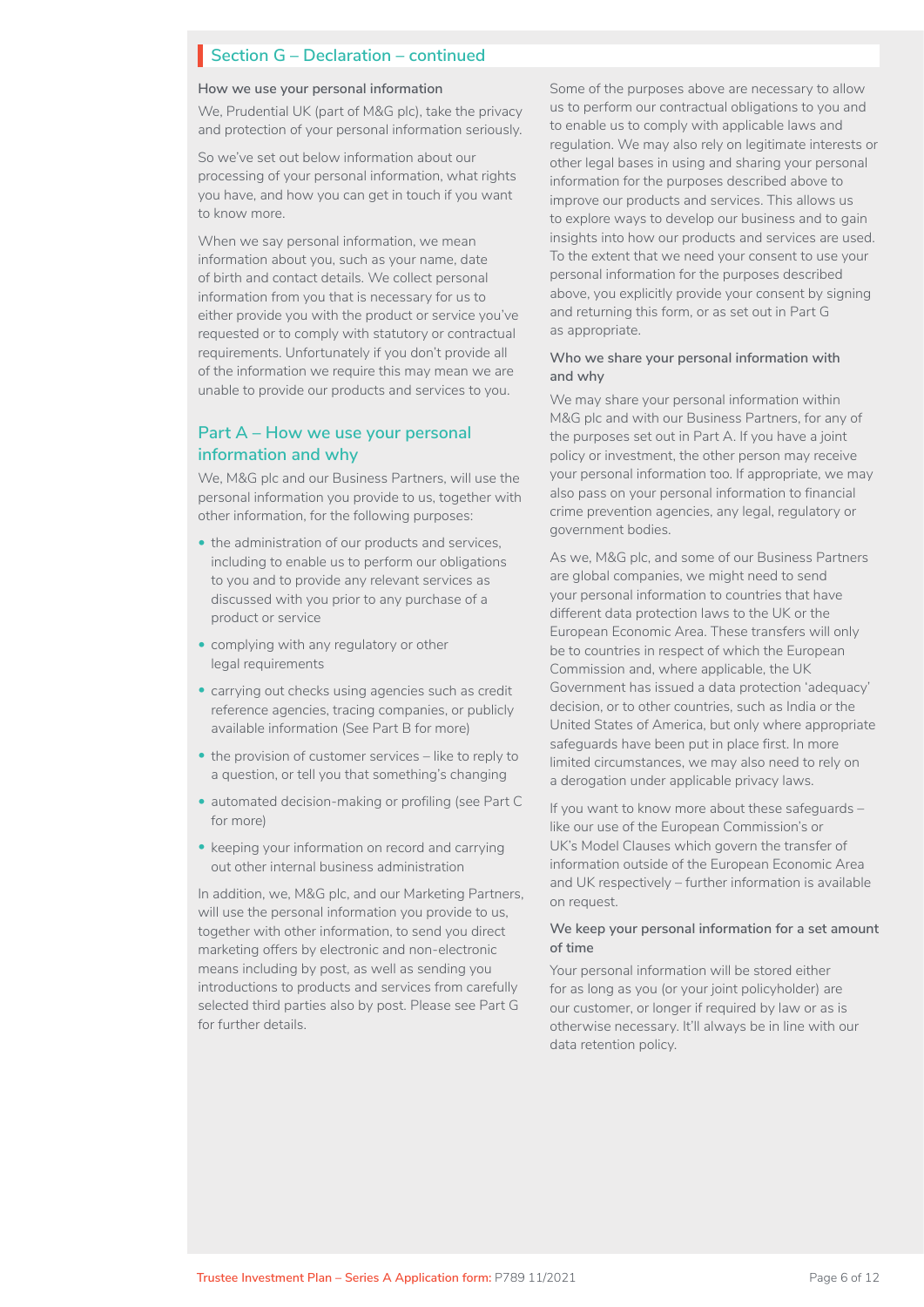# **Section G – Declaration – continued** I

#### **Part B – Reference checks**

For certain products, we may use approved credit reference agencies, tracing companies, financial crime prevention agencies, or publicly available information, to help us to check your identity, as well as to prevent fraud and money laundering; this may include checks on your current or previous addresses. Results of these may be recorded for future reference.

These checks may also be carried out for a joint policy holder or person(s) that you provide personal information on. Should we ever lose contact with you, we may use these agencies to verify your address to help us get back in touch.

Any transfer of your personal information will always be done securely.

#### **Part C – We may use your personal information to make automated decisions or profile you**

We, M&G plc, our Business Partners, and our Marketing Partners may use your personal information to make automated decisions affecting you or to conduct other profiling (for example, marketing profiling).

To the extent that we conduct such automated decision making activity, we'll provide you with further information at the appropriate time.

#### **Part D – Use of your sensitive personal information**

For certain products or services, we'll need to process your sensitive personal information, such as information relating to health, genetics, biometric identifiers and sexual orientation. To the extent that we need your explicit consent to process this kind of personal information in the manner described in Parts A, B, and C, you explicitly provide your consent by signing and returning this form.

#### **Part E – You're in control**

When it comes to how we use your personal information, you've got the right to:

- request a copy of your personal information for free (we may charge you for this if the request is manifestly unfounded or excessive)
- in certain circumstances request that we move your personal information to another organisation if you want us to
- request that we correct anything that's wrong, or complete any incomplete personal information
- ask us to delete your personal information if it is no longer needed for the purposes set out in Part A or if there is no other legal basis for the processing
- limit how we use your personal information or withdraw your consents (including automated decision making) you have given for the processing of your personal information
- object to us using your personal information for direct marketing (including related profiling) or other processing based on legitimate interests
- complain to a data protection authority or another independent regulator about how we're using it.

If you want to do any of these things, or would like an explanation as regards these rights, we've explained how you can get in touch in the Contact Us section.

If you do need to speak to us, it'll be useful to have to hand that the data controller of your personal information is Prudential UK. Prudential UK have also appointed a Data Protection Officer who can be reached at the address shown in the Contact Us section of this document.

We may monitor or record calls or any other communication we have with you. This might be for training, for security, or to help us check for quality.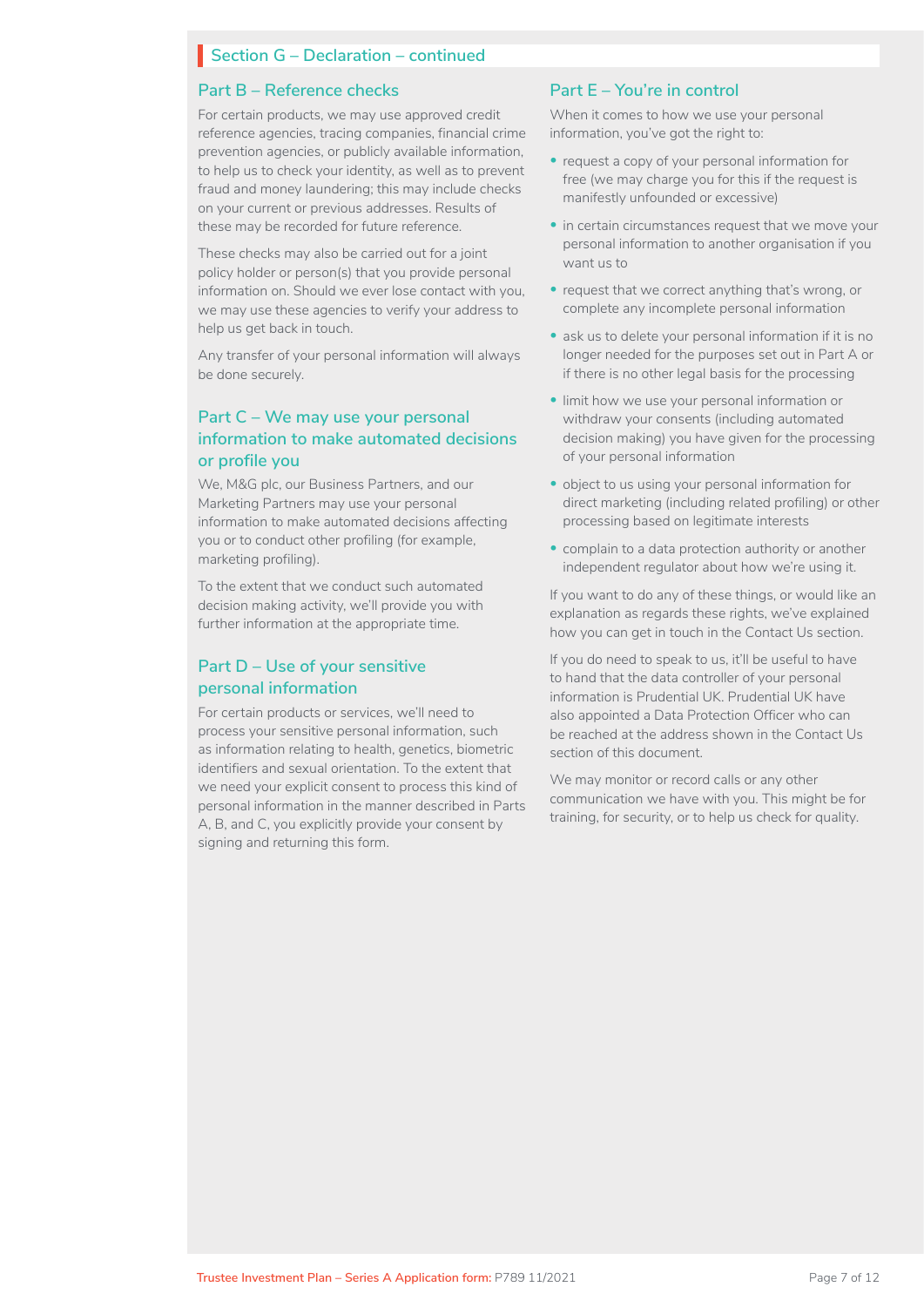#### **Section G – Declaration – continued**

#### **Part F – Acting on someone else's behalf?**

If you give us personal information about another person (or persons), we'll take that to mean they have appointed and authorised you to act on their behalf. This includes providing consent to:

- our processing of their personal information and sensitive personal information (as we've explained in Parts A, B, C, and D above)
- you getting any information protection notices on their behalf.

If for any reason you are concerned as to whether you are permitted to provide us with the other person's information, please contact us on the phone number below before sending us anything.

#### **Part G – Direct marketing**

We and M&G plc will still send you information by post about the Prudential UK and M&G plc's products and services and carefully selected third parties.

Additionally, from time to time, Prudential UK and M&G plc would like to contact you by electronic means with details about products, services and any special offers. Please note that any consent you give will not apply to M&G Investments Group and Prudential International Assurance plc as they operate their own customer databases and may contact you separately.

If you consent to us contacting you for this purpose by electronic means, please tick to say how we may contact you (tick as many or as few as you like):



And if you change your mind, and/or you would like to opt-out of receiving non-electronic direct marketing, it's easy to let us know. Just call us on 0800 000 000.

#### **Contact us**

If you want to exercise your rights in Part E or if you require any other information about any other part of this notice, you can contact us in a number of different ways.

|             | Write to us at: Customer Service Centre |
|-------------|-----------------------------------------|
|             | Prudential                              |
|             | Lancing                                 |
|             | <b>BN158GB</b>                          |
| Call us on: | 0800 000 000                            |
| Or visit:   | pru.co.uk                               |

Prudential UK means The Prudential Assurance Company Limited, Prudential Distribution Limited, Prudential Life Time Mortgages Limited, Prudential Pensions Limited, and M&G Wealth Advice Limited as appropriate.

M&G plc means any affiliates of Prudential UK (including, Prudential International Assurance plc, PGDS (UK ONE) Limited, M&G Global Services Private Limited, M&G Investments Group, and Prudential Corporate Pensions Trustee Limited.

Business Partners means our service providers, accountants, auditors, IT service and platform providers, intermediaries, reinsurers, retrocessionaires, investment managers, agents, pension trustees (and other stakeholders), scheme advisors, introducers, selected third party financial and insurance product providers, and our legal advisers.

Marketing Partners means our service providers, intermediaries, pension trustees (and other stakeholders), scheme advisors, introducers and selected third party financial and insurance product providers).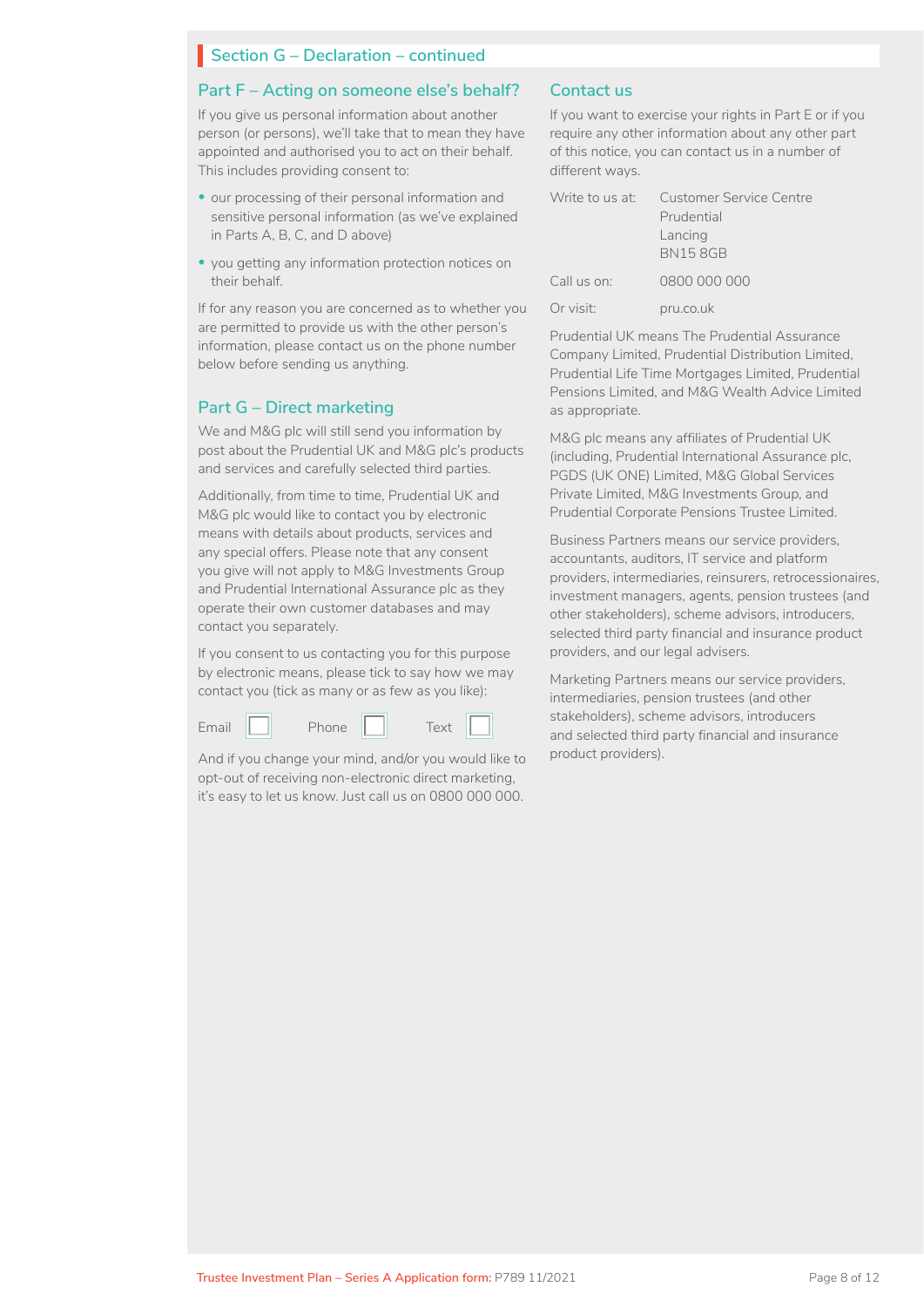| Section G - Declaration - continued                                                                                                                                                                                                                                                                                                   |                                      |
|---------------------------------------------------------------------------------------------------------------------------------------------------------------------------------------------------------------------------------------------------------------------------------------------------------------------------------------|--------------------------------------|
| Trustee(s) or other Signatory(ies) authorised by Scheme Documentation                                                                                                                                                                                                                                                                 |                                      |
| For your own benefit and protection, you should read carefully the documentation provided before signing in<br>the boxes below and returning this form. You should also read carefully any further documentation provided to<br>you in the future. If there is anything you do not understand, please ask us for further information. |                                      |
| 1. Signature                                                                                                                                                                                                                                                                                                                          | 2. Signature                         |
|                                                                                                                                                                                                                                                                                                                                       |                                      |
| Print Name                                                                                                                                                                                                                                                                                                                            | Print Name                           |
|                                                                                                                                                                                                                                                                                                                                       |                                      |
| Date                                                                                                                                                                                                                                                                                                                                  | Date                                 |
| M<br>Y<br>D<br>M<br>Y<br>Y<br>D<br>Y                                                                                                                                                                                                                                                                                                  | Y<br>Y<br>D<br>M<br>M<br>Y<br>Y<br>D |
| 3. Signature                                                                                                                                                                                                                                                                                                                          | 4. Signature                         |
|                                                                                                                                                                                                                                                                                                                                       |                                      |
| <b>Print Name</b>                                                                                                                                                                                                                                                                                                                     | <b>Print Name</b>                    |
|                                                                                                                                                                                                                                                                                                                                       |                                      |
| Date                                                                                                                                                                                                                                                                                                                                  | Date                                 |
| D<br>M<br>Y<br>D<br>M<br>Y<br>Y                                                                                                                                                                                                                                                                                                       | M<br>D<br>D<br>M<br>Y<br>Y<br>Y<br>Y |
| 5. Signature                                                                                                                                                                                                                                                                                                                          | 6. Signature                         |
|                                                                                                                                                                                                                                                                                                                                       |                                      |
| Print Name                                                                                                                                                                                                                                                                                                                            | Print Name                           |
|                                                                                                                                                                                                                                                                                                                                       |                                      |
| Date                                                                                                                                                                                                                                                                                                                                  | Date                                 |
| D<br>M<br>M<br>D                                                                                                                                                                                                                                                                                                                      | D<br>M<br>M<br>D                     |

Copies of the plan Terms and Conditions and the completed application form are available on request.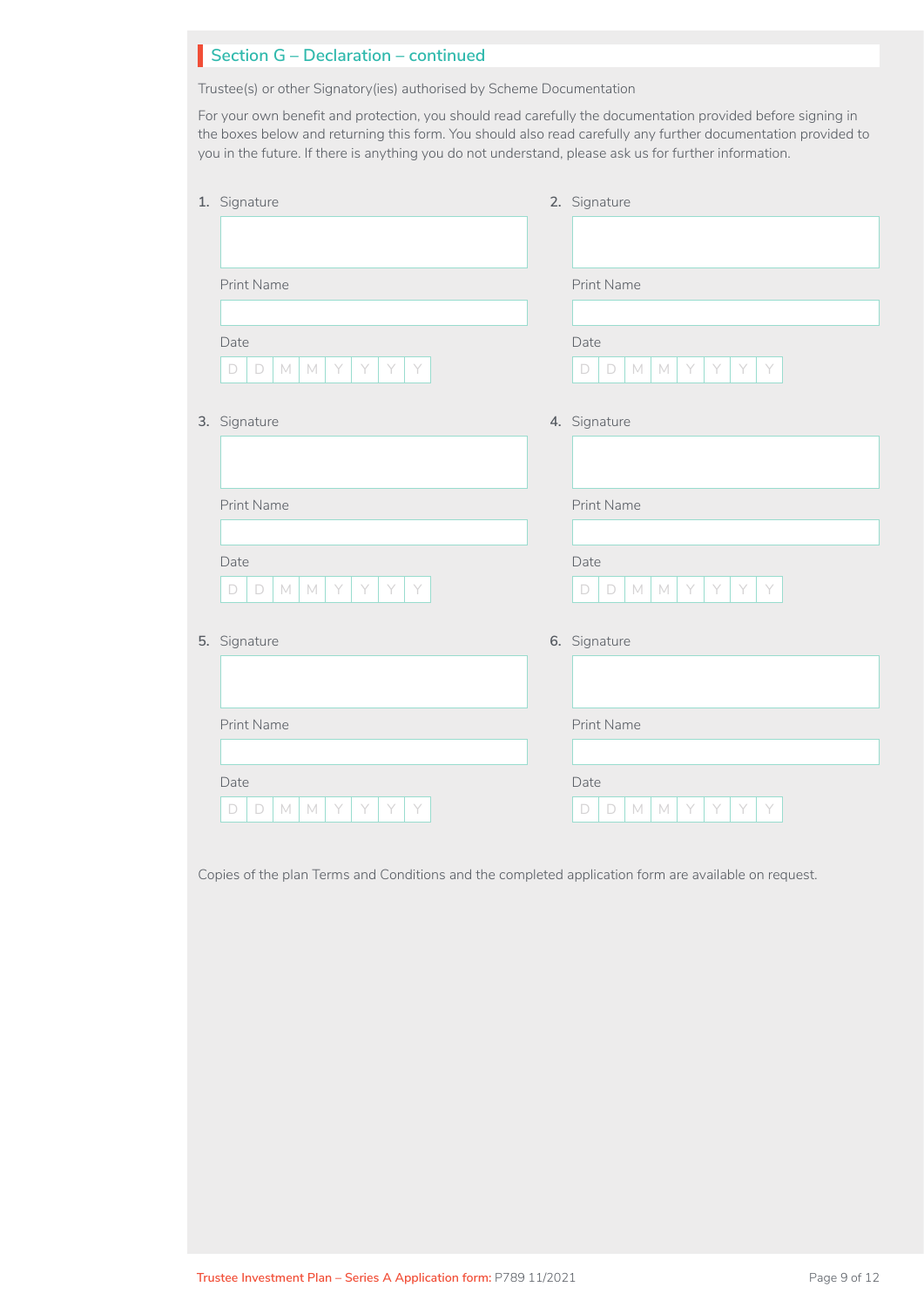| For completion by financial adviser – essential information – all sections to be completed                                                                                   |
|------------------------------------------------------------------------------------------------------------------------------------------------------------------------------|
| 1. Was advice given?                                                                                                                                                         |
| We will not process applications where advice has<br>I confirm that I have provided advice in connection with this application<br>$\blacktriangledown$<br>not been provided. |
| 2. Source of funds for this investment                                                                                                                                       |
|                                                                                                                                                                              |
|                                                                                                                                                                              |
| (eg a UK bank account or overseas bank account)                                                                                                                              |
| Source of Trust Wealth                                                                                                                                                       |
|                                                                                                                                                                              |
|                                                                                                                                                                              |
|                                                                                                                                                                              |
| (Origin of funds for this investment eg SIPP/SSAS/OPS scheme. If other, please state clearly)                                                                                |
|                                                                                                                                                                              |
| 3. Adviser details                                                                                                                                                           |
| Firm Reference Number<br>e.g. 123456                                                                                                                                         |
| R.I. Number<br>e.g. A B C 1 2 3 4 5                                                                                                                                          |
| Registered Individual's forename                                                                                                                                             |
|                                                                                                                                                                              |
| Registered Individual's surname                                                                                                                                              |
|                                                                                                                                                                              |
| 4. Your agency details                                                                                                                                                       |
|                                                                                                                                                                              |
| Your Prudential (SAL) Agency Number<br>(If operating as an Appointed Representative, please insert                                                                           |
| Agency name and address stamp<br>your network's agency number.)                                                                                                              |
| e.g. 123456X                                                                                                                                                                 |
| The payment of Adviser's Fees will be to the Adviser firm                                                                                                                    |
| identified on the form.                                                                                                                                                      |
| 5. Your customer reference number (if any)                                                                                                                                   |
|                                                                                                                                                                              |
|                                                                                                                                                                              |

**6. Routing Instructions (Please only tick one option for the dispatch of the Plan documents).**<br>
Direct to Trustee(s)



 $\Box$ 

Direct to Trustee(s) with copy to you

Original via you  $\Box$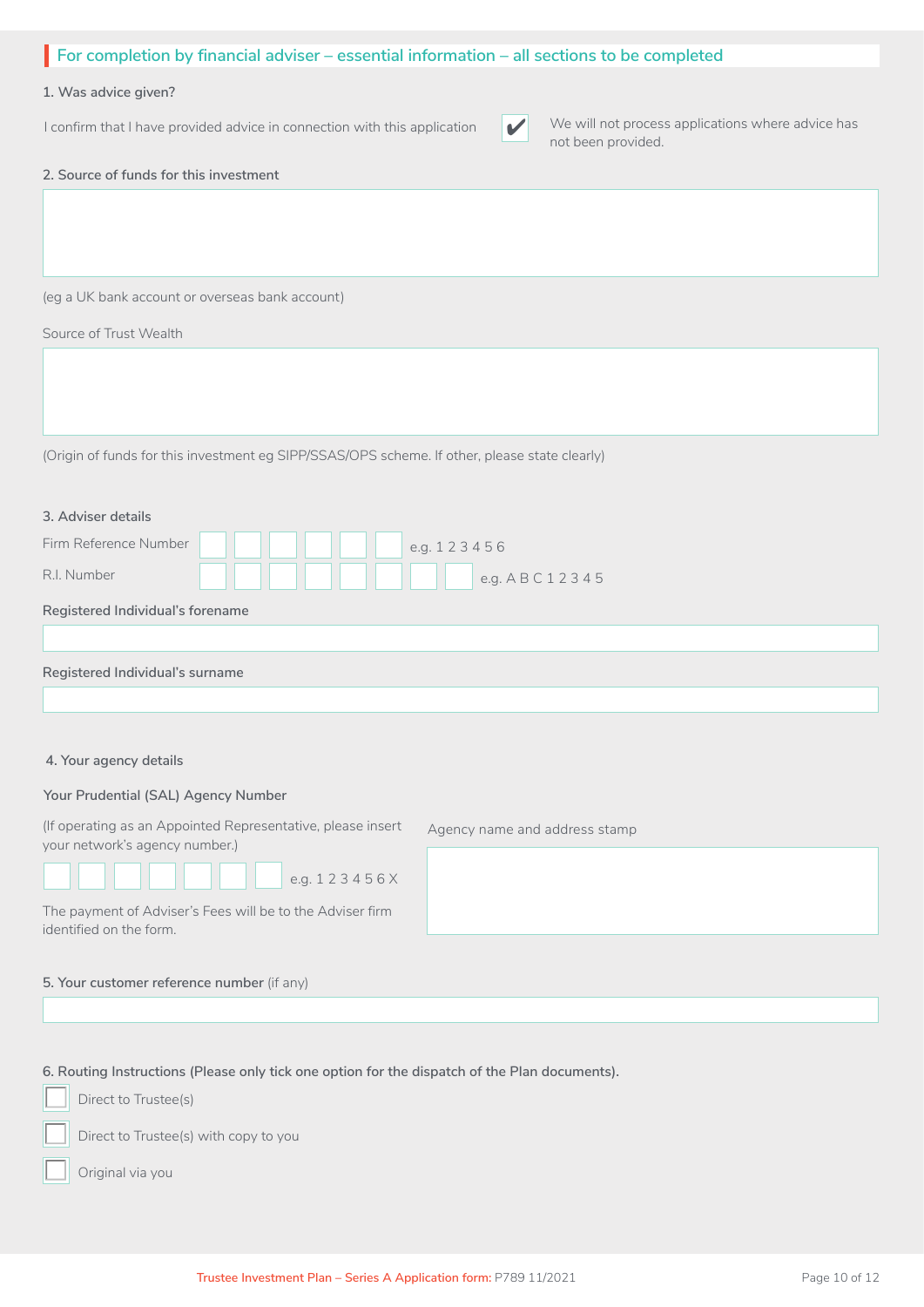| For Prudential use only |  |  |
|-------------------------|--|--|
| Date stamp              |  |  |
|                         |  |  |
|                         |  |  |
|                         |  |  |